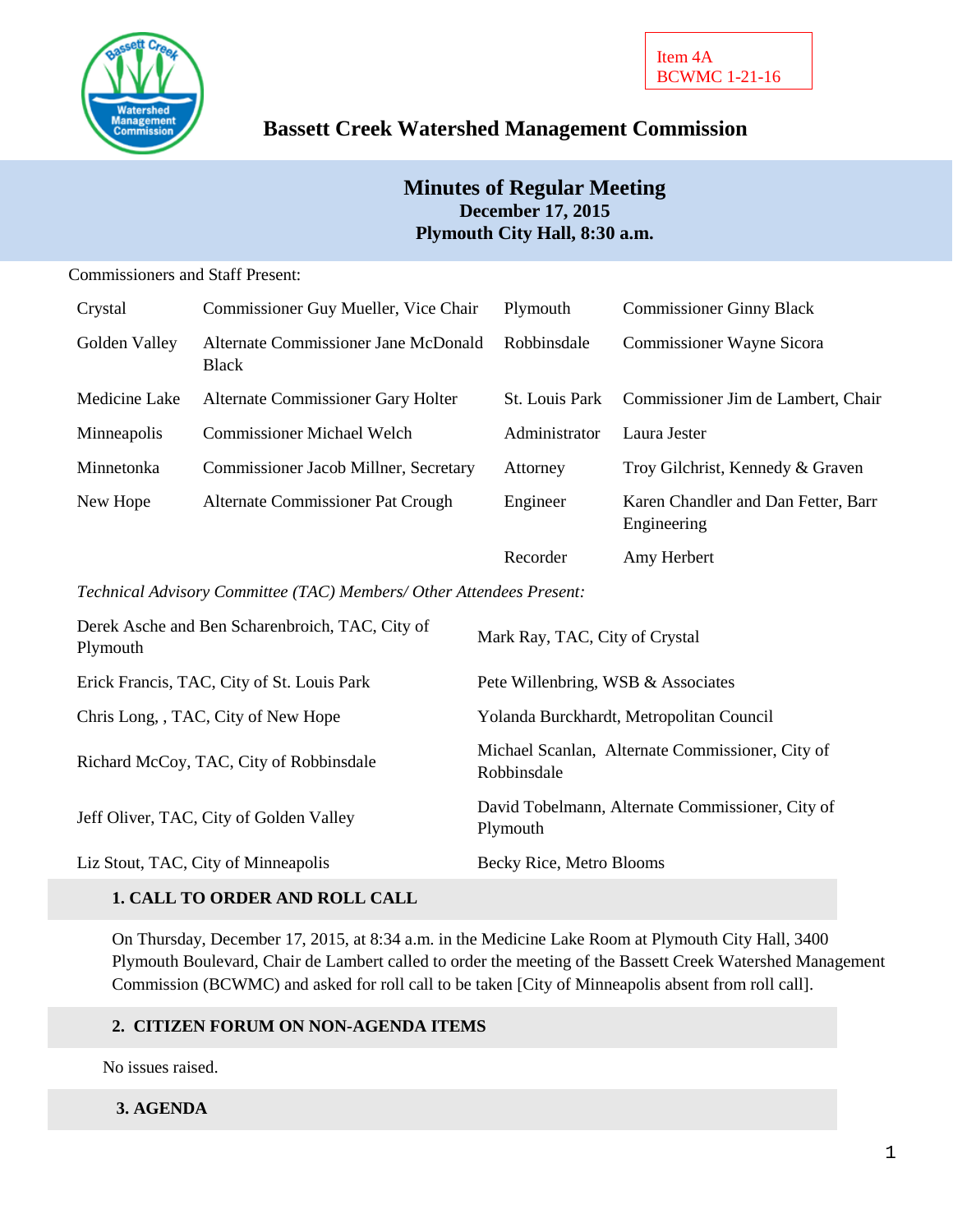Chair de Lambert requested a reordering of the agenda to move 5C – Phase II Environmental Site Assessment Work Plan for 2017CR-M: Bassett Creek Main Stem Erosion Repair Project – ahead to immediately follow 5A and to move item 5F – Consider Approval of Request from Metro Blooms to Act as Fiscal Agent for Metropolitan Council Grant – to immediately follow 5C. He clarified that the new Business Agenda order would be: 5A, 5C, 5F, 5B, 5D, 5E.

Commissioner Black moved to approve the agenda as amended. Alternate Commissioner McDonald Black seconded the motion. Upon a vote, the motion carried 8-0 [City of Minneapolis absent from vote.]

### **4. CONSENT AGENDA**

Commissioner Mueller moved to approve the Consent Agenda as presented. Alternate Commissioner McDonald Black seconded the motion. Upon a vote, the motion carried 8-0 [City of Minneapolis absent from vote].

[The following items were approved as part of the Consent Agenda: the November 18, 2015, Commission Meeting Minutes, the December 2015 financial report, the payment of invoices, Setting the January 7, 2016, TAC meeting, Authorizing the Commission Engineer to Submit Flood Control Project Inspection Report to Cities, MDNR, ACOE, and Approval of Contract with Wenck Associates for Operation of WOMP Station in 2016.]

The general and construction account balances reported in the Fiscal Year 2015 Financial Report prepared for the December 17, 2015, meeting are as follows:

| <b>Checking Account Balance</b>                | \$542,963.77       |
|------------------------------------------------|--------------------|
| TOTAL GENERAL FUND BALANCE                     | \$542,963.77       |
| TOTAL CASH & INVESTMENTS ON-HAND<br>(12/09/15) | \$3,648,531.25     |
| CIP Projects Levied – Budget Remaining         | $(\$3,361,594.08)$ |
| <b>Closed Projects Remaining Balance</b>       | \$286,937.17       |
| 2012-2014 Anticipated Tax Levy Revenue         | \$7,123.77         |
| 2015 Anticipated Tax Levy Revenue              | \$5,157.95         |
| <b>Anticipated Closed Project Balance</b>      | \$299,218.89       |

### **5. BUSINESS**

### **A. Consider Approval of Douglas Drive Project, Golden Valley**

Engineer Chandler reminded the Commission that this project is reconstruction of Douglas Drive from Highway 55 to Medicine Lake Road. She said that the project also includes replacement of a box culvert that carries Bassett Creek under Douglas Drive and includes an underground infiltration system in addition to other work. Engineer Chandler also reminded the Commission that this project is being done in conjunction with the Commission's Honeywell Pond Expansion project. She noted that almost 33 acres will be graded as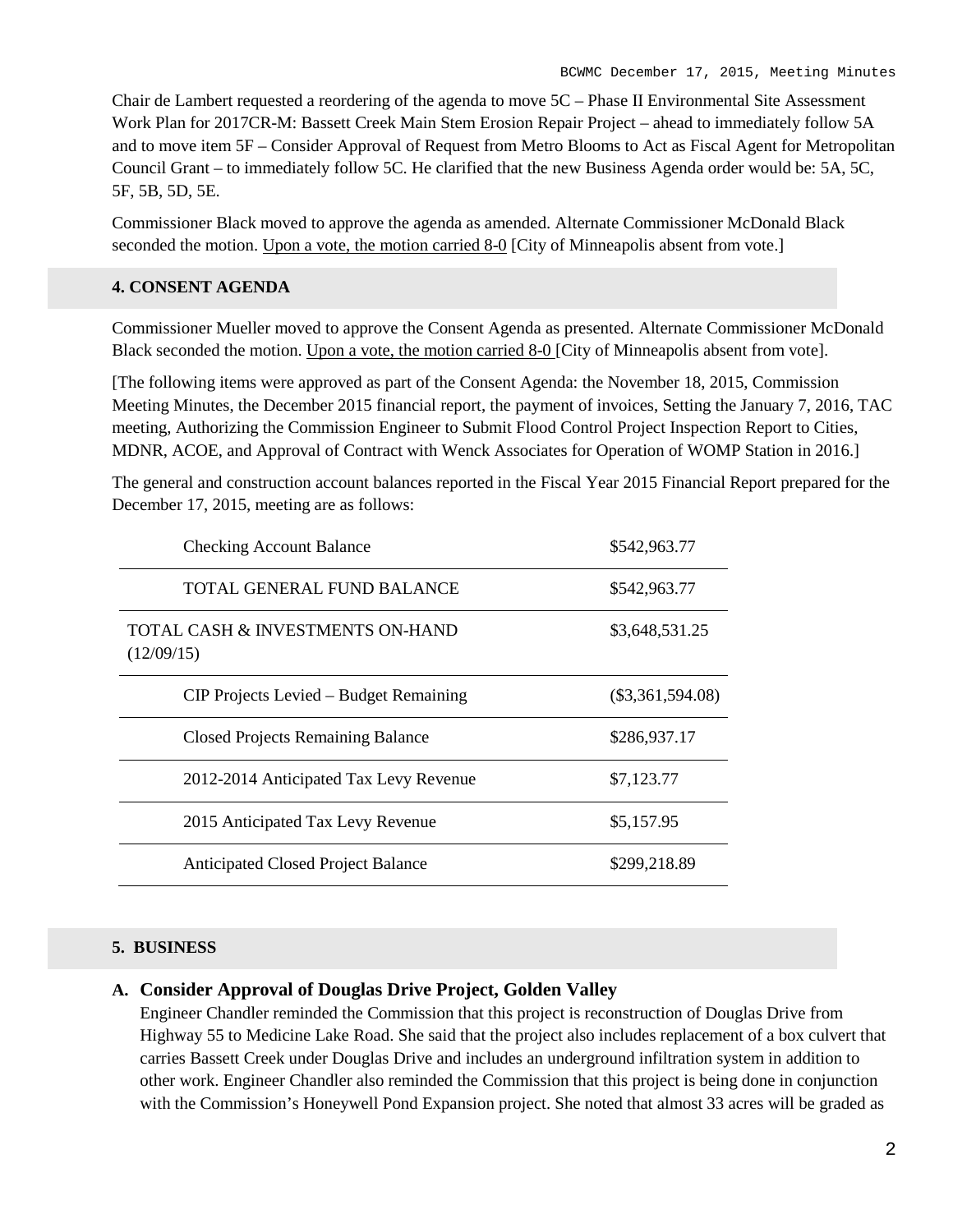part of these two projects and there will be an increase in impervious surface of 2.26 acres. Engineer Chandler stated that the Commission discussed this project at its November meeting and decided that the project should be reviewed under the Commission's new Requirements document, using the MIDS flow chart to discern how the project would or would not meet the new development standards.

Engineer Chandler reported that the project does meet the MIDS development standards through the flow chart's flexible treatment option No. 2. She explained that this outcome relies on giving the City of Golden Valley credit for its share of the treatment being provided by the Honeywell Pond. She said that by going through the flow chart, the City needed to be able to show that the City is removing 60% of the phosphorous coming off of the project. Engineer Chandler explained that the City can show this through claiming credit for the City's share of the phosphorous removal from the Honeywell Pond project.

Engineer Chandler pointed out that the City's contribution to the Honeywell Pond project is \$795,000 of the total estimated project cost of \$1.6 million, meaning that the City is contributing 49.5% of the Honeywell Pond project cost.

She pointed out that the project's new crossing does not increase the flood elevation and the Commission Engineer does not see any flood plain issues with the project. Engineer Chandler noted that the Commission Engineer has only minimal comments on this project and recommended approval of the project with the comments on page 4 of the memo. She summarized those Commission Engineer comments.

Commissioner Black commented that it feels like the Commission is losing storm water treatment in Honeywell Pond by allowing the City to take some treatment credit and that precedence is being set. Engineer Chandler responded that the amount of treatment in the Pond is the same, but she understands Commissioner Black's comment. She said that if the Commission was providing all of the funding for the Honeywell Pond project, then the treatment being provided by the Honeywell Pond project should not be available to be taken into account as part of the MIDS review for the Douglas Drive project. Engineer Chandler said that because the City of Golden Valley is putting in a significant share of the cost of the Honeywell Pond project, the Commission Engineer believes that the City should be able to take credit for that portion of the treatment being provided by the Pond.

Commissioner Black asked if the Commission has a policy about this regarding the ability for a city to claim part of the treatment for a project. Engineer Chandler responded no. Commissioner Black commented that the Commission would be setting a precedent with the decision on this project. There was discussion. Administrator Jester agreed that this decision would set a precedent and acknowledged that the Commission has not "shared the cost" of a CIP project with a city in the past. She remarked that the Commission should follow the same procedure for the Northwood Lake project in New Hope because New Hope is putting funding into that project as well. She added that she believes it is an appropriate practice for the Commission to collaborate with cities on CIP projects because it can result in larger, more significant projects and ultimately improved water quality.

There was more discussion. Mr. Asche clarified that the Douglas Drive project enhances the Honeywell Pond project. Mr. Oliver agreed and noted that without the City of Golden Valley's contribution to the Honeywell Pond project, there would not be a project. Mr. Asche said that from his standpoint as a city staff person, this approach seems positive because it is taking advantage of the projects and practices going on now and enhancing them. He said that with the Douglas Drive project, the Honeywell Pond project is enhanced and the result is an improved system along with the street reconstruction project and in his view this is positive.

Commissioner Black commented that it seems that the Commission set precedent by adopting MIDS, which has flexible treatment options. She said that by default, the Commission adopted more flexibility.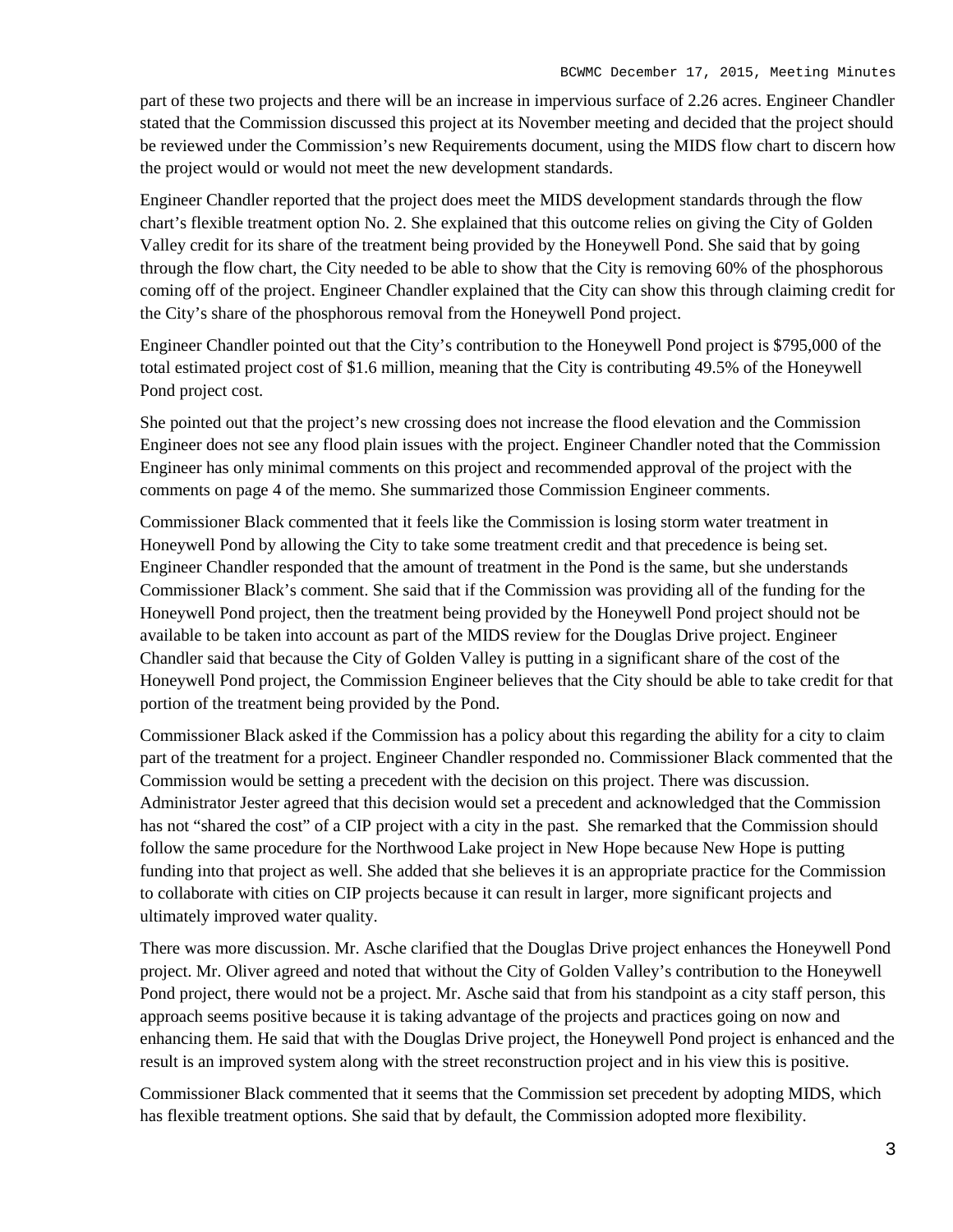#### *[Commissioner Welch, City of Minneapolis, arrived].*

Commissioner Black moved to approve staff's recommendation on this project [approval of the project with the comments on page 4 of the memo]. Alternate Commissioner Jane McDonald Black seconded the motion. Upon a vote, the motion carried 8-0 [City of Minneapolis abstained from the vote.]

# **C. Phase II Environmental Site Assessment Work Plan for 2016CR-M: Bassett Creek Main Stem Erosion Repair Project**

### **i. Consider Authorizing Submittal of Work Plan to MPCA**

Engineer Chandler reminded the Commission that it requested to see the work plan for review and approval prior to it being sent to the Minnesota Pollution Control Agency (MPCA) for its review and approval. She said that the work plan is in the meeting packet. Engineer Chandler reported that the work plan was based on the completed Phase I assessment. She noted that once the MPCA reviews and approves the Phase II work plan, and assuming that all of the access agreements will be in place, the soil sampling work can start.

Engineer Chandler summarized the work plan and noted it includes maps showing the location of the proposed sample sites. She added that a preliminary draft of the work plan went out to Administrator Jester, Commissioner Welch, Alternate Commissioner Goddard, and City of Minneapolis staff for their review. Engineer Chandler explained that their comments are included in this work plan.

Engineer Chandler asked the Commission to authorize the submittal of this work plan to the MPCA and noted that Dan Fetter of Barr Engineering is here is answer any questions about Phase II studies.

Chair de Lambert clarified that the work plan as provided reflects the additional work anticipated for the Phase II assessment, which is the topic of the next agenda item. Engineer Chandler confirmed that the work plan includes the additional work.

Commissioner Black asked what the \$9,000 cost increase for the Phase II covers. Engineer Chandler responded that at the time the feasibility study was prepared, it wasn't known what would need to be done for a Phase II, since that work was dependent on the results of the Phase I assessment. She explained that the original estimate for the Phase II was a best estimate based on what was known at that time. She continued, saying that the Phase I assessment has been completed and staff determined where samples will need to be collected. She added that the proposed sample sites include some private property sites. Engineer Chandler stated that the Phase II budget now includes scope for greater stakeholder involvement, including budget for a public meeting.

Administrator Jester pointed out that the Commission previously approved the feasibility study budget and scope, which stated that the scope and cost of the Phase II assessment was dependent on the Phase I results.

Mr. Fetter reported on results of the Phase I assessment and went into detail about the Phase II work plan. He reminded the Commission that the work plan should be reviewed through the MPCA Brownfield Program. Mr. Fetter and Engineer Chandler responded to questions. Mr. Fetter went into more detail about the MPCA's technical review of the work plan. He went through the timeline, noting that if the Commission approves the submittal of the work plan today, it could be submitted this week and typically the review takes about 30 days. Mr. Fetter anticipated field work starting in late January.

Commissioner Black moved to approve submitting the work plan. Commissioner Welch seconded the motion. Upon a vote, the motion carried 9-0.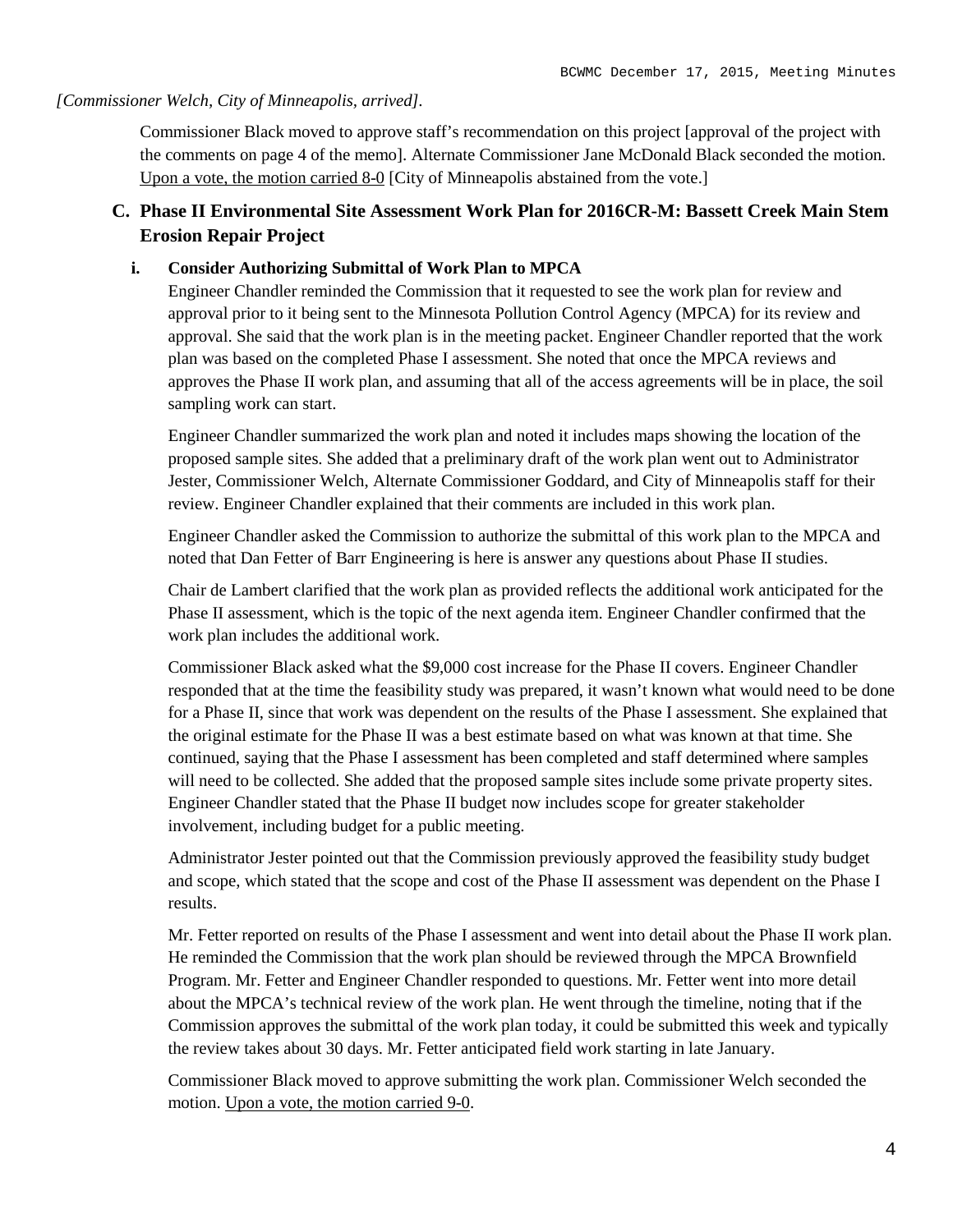Engineer Chandler asked for clarification that the Commission is agrees that staff can start the process of getting access agreements in place, even before the MPCA completes its review of the work plan.

Commissioner Welch moved to authorize the Administrator to work with the Commission Engineer, Legal Counsel, and the City of Minneapolis to begin negotiating access and use agreements with property owners before the MPCA completes its review of the Phase II work plan. Commissioner Black seconded the motion. Upon a vote, the motion carried 9-0.

### **ii. Consider Approval of Increase to Phase II Budget**

Commissioner Welch moved to approve the addition of \$9,300 for the Phase II work plan budget for the Bassett Creek Main Stem Erosion Repair Project. Commissioner Black seconded the motion. Upon a vote, the motion carried 9-0.

### **F. Consider Approval of Request from Metro Blooms to Act as Fiscal Agent for Metropolitan Council Grant**

Deferred to later in the meeting because the presenter had not yet arrived.

#### **B. Consider Approval of Revised Channel Maintenance Fund Policy**

Administrator Jester said that the Commission started discussing the revisions to the Channel Maintenance Fund policy at its November meeting, but then it became apparent that more information was needed. She said that she prepared the information in the memo in this month's meeting packet. She reminded the Commission that the TAC discussed proposed changes to the policy at two TAC meetings.

Administrator Jester walked the Commission through the memo and went into detail about the current way the Channel Maintenance funds are used. She talked in detail about the column labeled Unallocated Funds Remaining and defined these funds as the accumulated funds minus any funds that have been reimbursed and minus any funds that were requested and approved but not yet spent and reimbursed. She noted that staff will continue refining the data in the table.

Administrator Jester described the proposed changes to the Channel Maintenance Fund Policy, pointed out that the proposed revised policy No. 15 under "Strategies to Implement Policy," addresses the Commission's request that the Channel Maintenance Fund balance will be reviewed by the Commission. She read aloud strategy No. 15, "The balance of unallocated funds for each city will be reviewed by the Commission once every three years to ensure that total funding accumulated is not unreasonably high."

There was discussion about the policy and the proposed revisions.

Commissioner Black moved to approve the policy as presented. Commissioner Mueller seconded the motion. Commissioner Welch commented that he doesn't think this policy reflects the way the Commission should operate this fund because it divorces the Commission from spending the money. He added that with that being said, he supports the motion but would like to amend the motion. Upon Attorney Gilchrist's recommendation that the Commission take action to amend the motion, Commissioner Welch moved to amend the motion that the allocation as described in No. 15 in the policy returns to the Commission next year at its December meeting. Alternate Commissioner Scanlan seconded the motion to amend. Upon a vote to amend the motion, the motion carried 9-0 [Alternate Commissioner Scanlan voted on behalf of the City of Robbinsdale].

Commissioner Black requested the addition of the word "accumulated" after the word "unallocated" in No. 15. There were no objections to Commissioner Black's request. Upon a vote to the amended original motion, the motion carried 9-0. [Commissioner Sicora voted on behalf of the City of Robbinsdale].

### **D. Receive Preview of New BCWMC Website**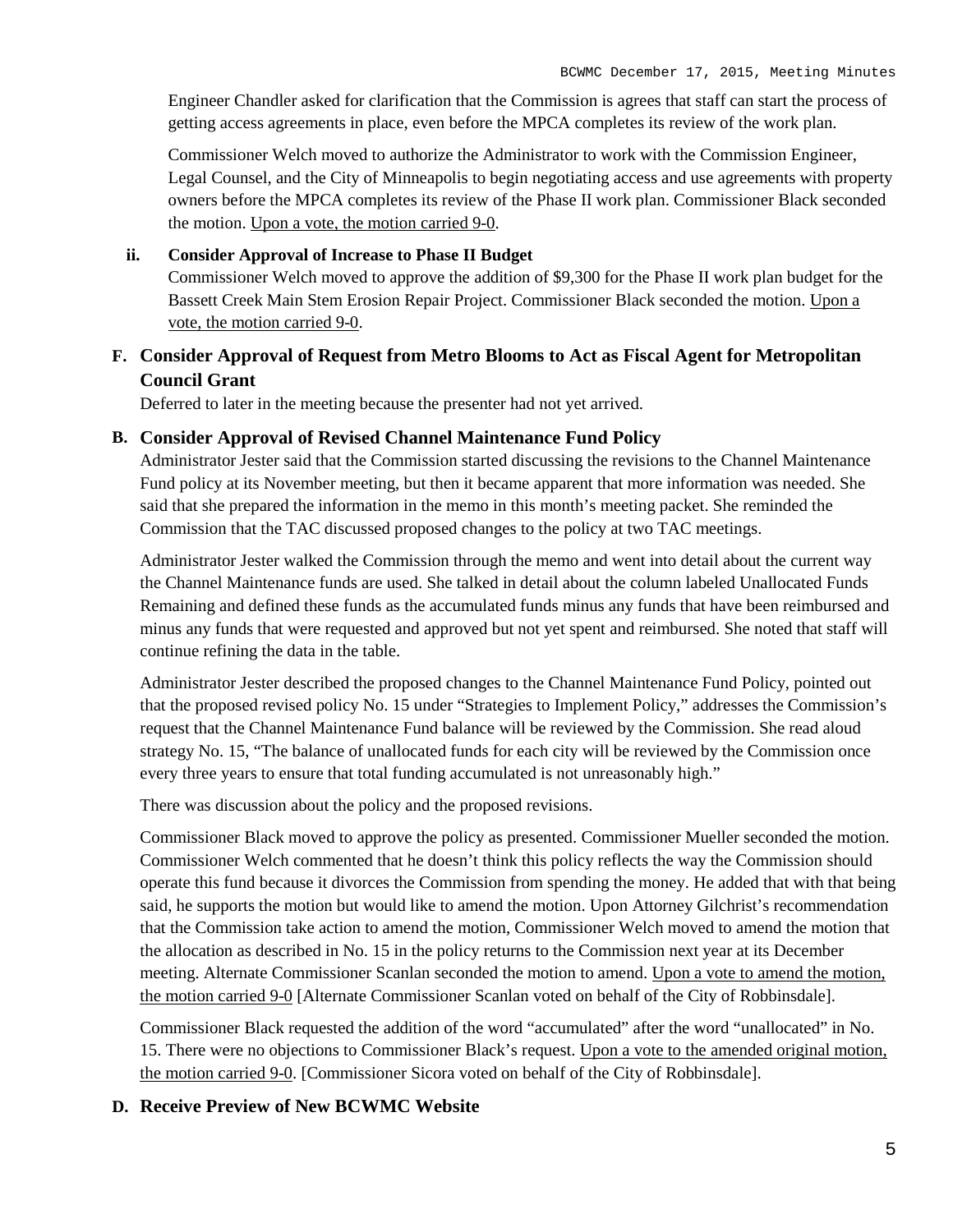Administrator Jester displayed the new website on the conference room's screen, and she walked the Commission through various pages in the site. She responded to questions and comments. Administrator Jester reported that staff recommends launching the new site on February 1. The Commission indicated consent. Administrator Jester said that staff plans to create a communications plan about the new site launch. The Commission requested that Administrator Jester add the plan into her Administrator's report for the January BCWMC meeting. Commissioners requested the ability to gain a username and password to further review the site prior to its official launch. Administrator Jester said that was probably possible but noted that they wouldn't be able to change the site's functionality but could make changes to content over time.

# **F. Consider Approval of Request from Metro Blooms to Act as Fiscal Agent for Metropolitan Council Grant**

Administrator Jester explained that Metro Blooms is working with the Metropolitan Council and the Harrison Neighborhood Association to pursue a partnership to engage neighborhood youth and residents and to install best management practices (BMPs), particularly in the alleyways of the Harrison neighborhood. She said the installed BMPs would directly benefit the runoff to Bassett Creek from that area. Administrator Jester said that beyond the water quality benefits, there are community engagement, youth involvement, and education components to the project.

Administrator Jester reported that multiple sources of grant funds are being sought. She explained that one source of grant funds is from Metropolitan Council Environmental Services; however those funds cannot be granted to non-profits, so Metro Blooms has requested that the BCWMC be the fiscal agent for these funds in 2016. Administrator Jester pointed out that the project also is applying for a YouthPrise grant, which requires matching funds and the Met Council grant is a promising source of those matching funds. She added that the application deadline for the YouthPrise grant is January 8, 2016.

Administrator Jester introduced Becky Rice from Metro Blooms to talk more about the proposed project in the Harrison neighborhood and the Metro Bloom's request to the BCWMC. Ms. Rice spoke about the proposed project and reminded the Commission that it has participated in the past with Metro Blooms through the rain garden workshop program. She described the Blooming Alleys program and showed examples of project designs and talked about other projects currently underway.

Commissioner Black asked for more information on what would be involved for the Commission to act as the fiscal manager. Administrator Jester said that she envisions that the BCWMC would be the grantee of the Metropolitan Council funds and the BCWMC would, in turn, have an agreement with Metro Blooms. Commissioner Black asked what action is being asked of the Commission today. Administrator Jester responded that her request is for the Commission to authorize her to continue working with the Metropolitan Council, Metro Blooms, and the BCWMC's Legal Counsel to develop the grant application to the Metropolitan Council and subsequent agreement with Metro Blooms. She anticipated bringing the draft grant application and agreement with Metro Blooms to the January Commission meeting. Administrator Jester stated that the Commission needs to approve acting as the fiscal agent for the grant.

Various Commissioners offered comments and support for the project and the Commission's involvement because this area is underserved and would benefit greatly from the community engagement and youth work aspects of the project. Alternate Commissioner McDonald Black encouraged the Commission to consider being a funding partner on this project.

Commissioner Mueller moved to approve that the BCWMC serve as the fiscal agent for the Metropolitan Council Grant. Alternate Commissioner Scanlan seconded the motion.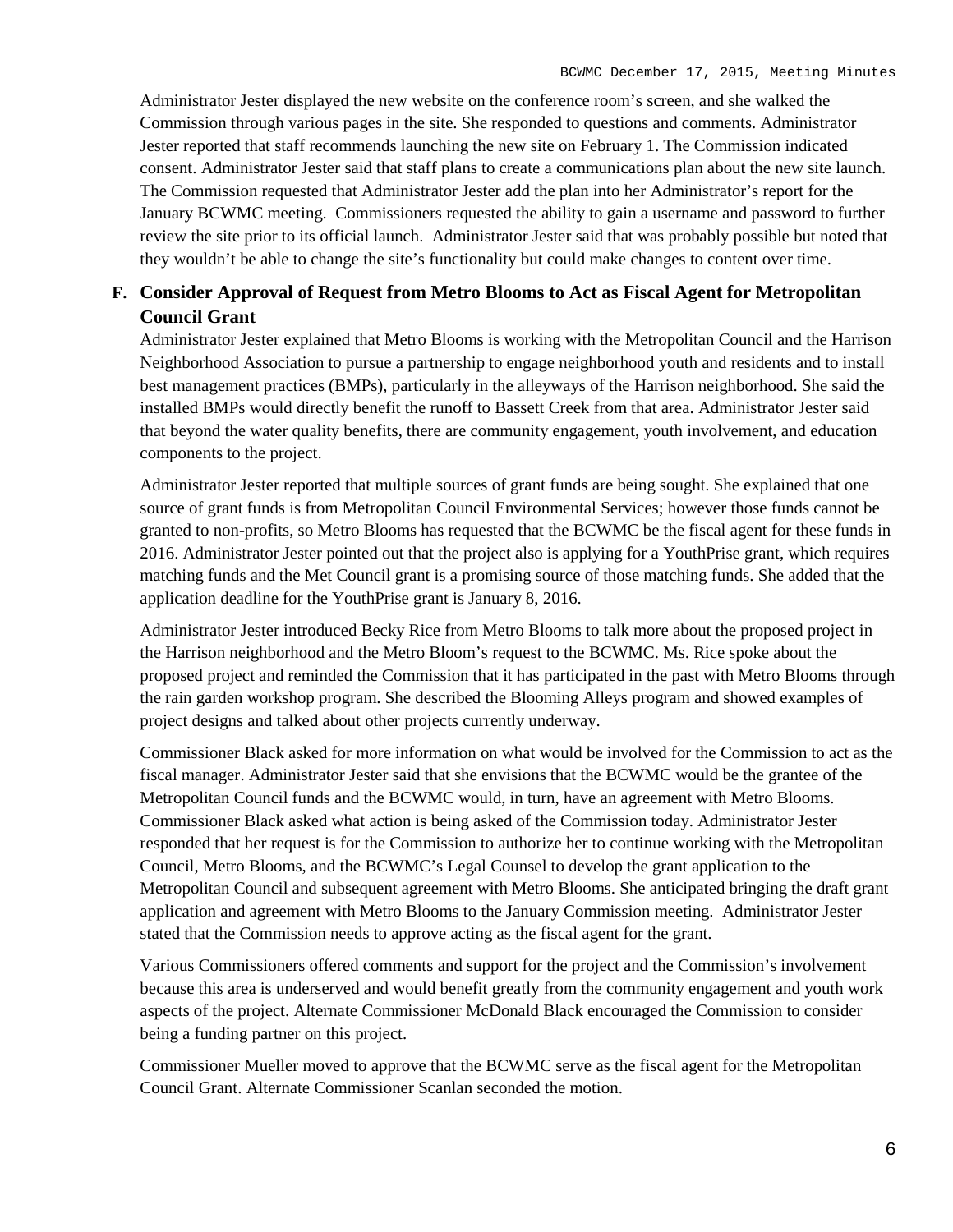Commissioner Welch asked for more information on the funding table included in the Commission's meeting packet. Administrator Jester explained that the table is a preliminary look at how the funding could be put together. She stated that for 2016 the BCWMC has \$3,000 earmarked for Metro Blooms within the Commission's education budget. Administrator Jester pointed out that the table in the meeting packet does not include costs for her time spent administering this project, which would be a cost incurred by the Commission. She estimated that the work would not take more than 10 hours of her time.

Commissioner Welch encouraged Administrator Jester and Ms. Rice to talk to the Commission Engineer about the hydrology of the proposed project area and whether the location is a good one for this project because the Commission would want to feel confident that the proposed project would not increase the migration of soil contaminants to Bassett Creek. There was discussion. The motion carried 9-0 [Alternate Commissioner Scanlan voted on behalf of the City of Robbinsdale].

# **E. Receive Updates on Feasibility Studies for 2017: Plymouth Creek Restoration Project and Main Stem Erosion Repair Project**

Administrator Jester announced that she gave a presentation regarding the Main Stem Erosion Repair Project, with help from the City of Minneapolis and the BCWMC Commissioners from Minneapolis, to the Bryn Mawr and Harrison neighborhood associations. She stated that both meetings were well attended and had very engaged community members present. Administrator Jester reported that feedback from both meetings included the request that the BCWMC consider the navigability of the creek and to keep in mind that the rock vanes in the creek do not provide for very good navigability. She said that in general there was a lot of support for the project. Administrator Jester announced that she might be presenting to the Redevelopment Oversight Committee in January but the details have not been confirmed.

Administrator Jester communicated that the feasibility study for the Plymouth Creek Restoration Project will be submitted to the City of Plymouth staff this month and should come to the Commission for approval at its January meeting. She reminded the Commission of the public meeting it held on this project and that the residents attending had no large concerns. Administrator Jester explained that the original plan had been to share the draft feasibility study at a second public meeting, but she said she is reconsidering the plan. She stated that instead, it might be more beneficial if the Commission seeks public input early in the design phase.

The Commission discussed the fact that at the first public meeting the Commission announced that it would provide the public with the opportunity to comment on the draft feasibility study. The Commission directed Administrator Jester to bring the draft feasibility study to the Commission at its January meeting, to let the residents know where the Commission is in the process, and to seek resident feedback early in the design process if Mr. Asche agrees with that approach as he was absent from the meeting during this discussion.

### **6. COMMUNICATIONS**

#### **A. Administrator:**

- **i.** Administrator Jester reported that the BCWMC has been awarded \$400,000 in Clean Water Fund grant money for the Northwood Lake project in New Hope. She said that staff will be developing a work plan, which should be ready for the Commission's February meeting. Administrator Jester said that the grant agreement will come to the Commission at its March meeting
- **ii.** Administrator Jester updated the Commission on the Minnesota Association of Watershed Districts (MAWD) conference that she attended.
- **iii.** Administrator Jester announced a change in recorder services effective February 1.She said that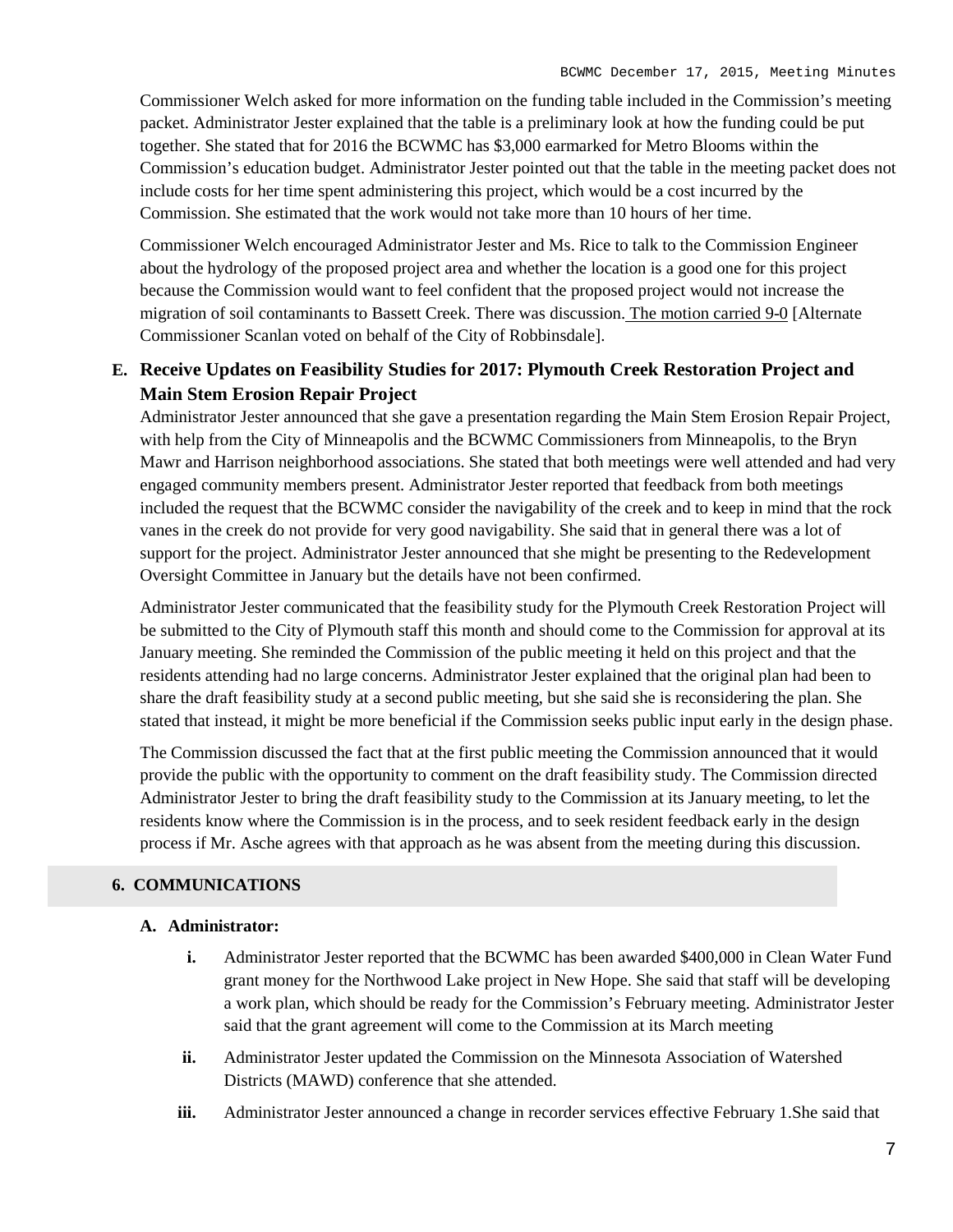the meetings will still be recorded, and she proposes that in the short term she prepare the meeting minutes. Administrator Jester suggested that the Administrative Services Committee set up a meeting for early in 2016 to consider options. She said that the current recorder has offered to continue other services to the BCWMC at a new rate effective February 1. Administrator Jester stated that these changes would require a contract change. Administrator Jester said that she will send out a Doodle poll to set up the Administrative Services meeting and an Education Committee meeting as well.

### **B. Chair:**

**i.** Chair de Lambert reminded the Commission that it will select officers at its February meeting.

### **C. Commissioners:**

- **i.** Commissioner Mueller raised the topic of conducting the Administrator performance review and suggested that it be postponed. Chair de Lambert suggested that the Administrative Services Committee discuss this.
- **ii.** Commissioner Welch brought up the new buffer law and said that perhaps Administrator Jester or Attorney Gilchrist could present on the new law and its implications to the BCWMC at the Commission's January or February meeting.
- **D. TAC Members:** No TAC Communications
- **E. Committees:** No Committee Communications
- **F. Legal Counsel:** No Legal Communications
- **G. Engineer:**
	- **i.** Engineer Chandler announced that the Schaper Pond Diversion project construction is complete and the baffle has been deployed. She said there will be a little restoration work occurring in spring 2016.
	- **ii.** Engineer Chandler reported that Barr Engineering has moved to a new office location at: 4300 MarketPointe Drive, Suite 200, Minneapolis, MN 55435.
	- **iii.** Engineer Chandler commended Commissioner Welch on his presentation on Data Practices at the MAWD meeting on behalf of Smith Partners.

# **7. INFORMATION ONLY (Available at http://www.bassettcreekwmo.org/Meetings/2015/2015- December/2015DecemberMeetingPacket.htm)**

- A. CIP Project Update Chart
- B. Grant Tracking Summary and Spreadsheet
- C. Letter of Support for Metro Blooms Project
- D. New West Metro Water Alliance Website: [www.westmetroalliance.org](http://www.westmetroalliance.org/)

### **8. ADJOURNMENT**

Chair de Lambert adjourned the meeting at 11:11 a.m.